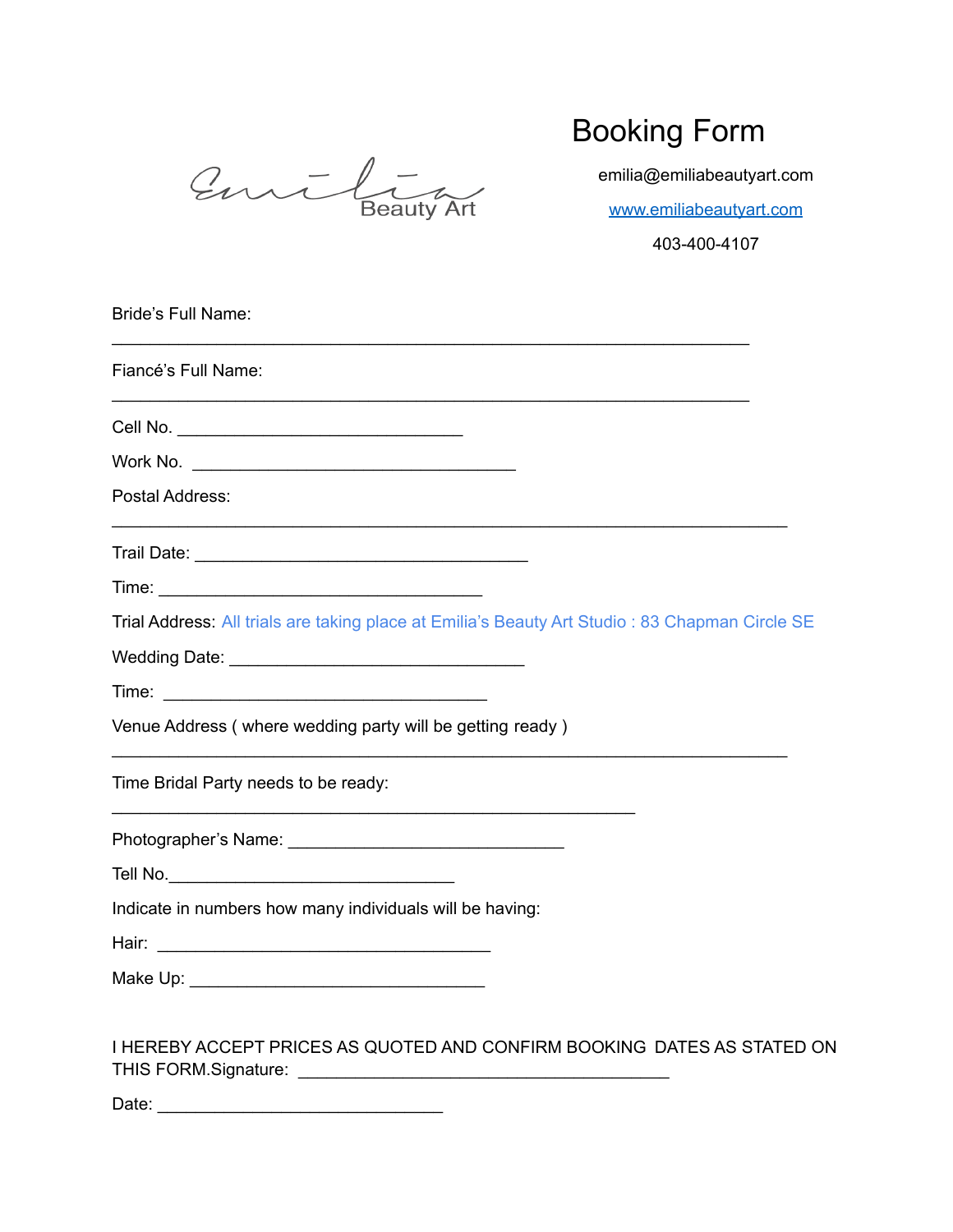## Confirmation Form

Emili

To secure your wedding date a non refundable/transferable deposit of 20% of the total quote is required. This amount will be deducted from the final balance.

The outstanding balance is then due 7 business days before the date of the event.

The booking will not be confirmed until the payment of the deposit.

Emilia Beauty Art reserves the right to use photos from the event in promotional material, without needing to obtain permission to do so from the persons and their families.

Changes to the number of clients or anything related to my services will only be acceptable up until three months before the wedding date. For these changes the Booking Form must be filled out again.

You confirm that you do not have any allergies or any kind of issues relating to cosmetics or specific makeup brands unless stated below.

Other comments:

I HAVE READ ALL ( INCL. Booking Policy, Client Obligations/Trial & Wedding Day, Cancellation Policy ), AND UNDERSTOOD THESE CONDITIONS, CONFIRMED BY SIGNATURE BELOW

\_\_\_\_\_\_\_\_\_\_\_\_\_\_\_\_\_\_\_\_\_\_\_\_\_\_\_\_\_\_\_\_\_\_\_\_\_\_\_\_\_\_\_\_\_\_\_\_\_\_\_\_\_\_\_\_\_\_\_\_\_\_\_\_\_\_\_\_\_\_\_\_

\_\_\_\_\_\_\_\_\_\_\_\_\_\_\_\_\_\_\_\_\_\_\_\_\_\_\_\_\_\_\_\_\_\_\_\_\_\_\_\_\_\_\_\_\_\_\_\_\_\_\_\_\_\_\_\_\_\_\_\_\_\_\_\_\_\_\_\_\_\_\_\_

Signature:

Date: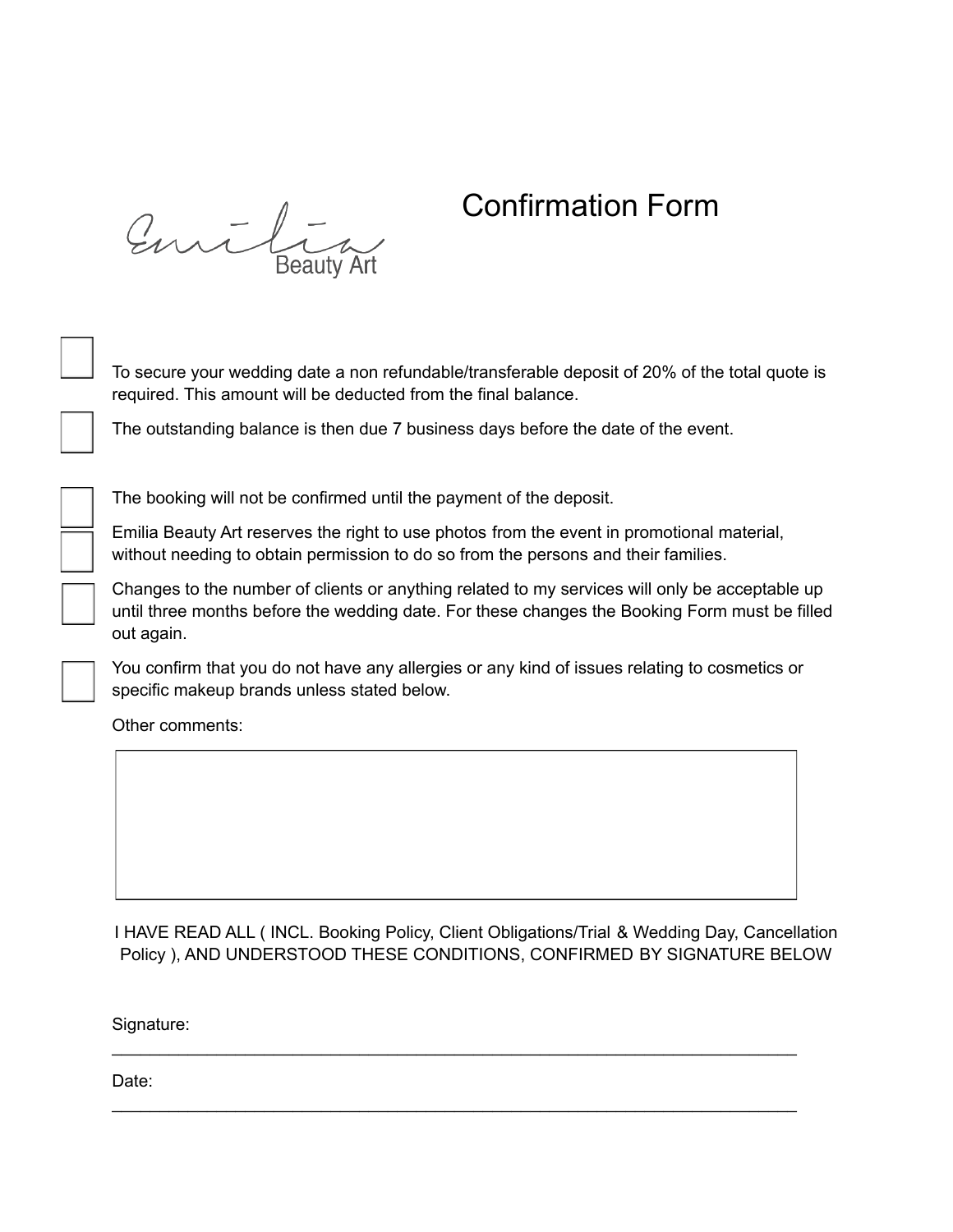#### BOOKING POLICIES

All bookings with Emilia Beauty Art fall under Booking Policy.

It is the responsibility of the named person on the booking form to understand, agree, and accept responsibility for all booking conditions, including all payments due by specified dates. By proceeding to pay a deposit, you accept that you are entering into a contract and you agree to be bound by these conditions.

I strongly urge you to read Booking Policy carefully before requesting and scheduling any appointments with Emilia Beauty Art.

- A minimum booking of 5 services on-location services during peak wedding season. (June-October)

- Minimum 20% non-refundable retainer is required to reserve the date for service(s).

- Payment for retainer's can be made via electronic money transfer. The remaining balance for services must be paid in cash on the event date or by electronic money transfer at least one week before the event date.

- Bridal trial payments are due upfront at the time of the booking. This is our standard business practice.

- The trial takes place at my studio located at 83 Chapman Cir SE, T2X 3T8 ,Calgary , AB

. Please note, trials during busy summer days are available Monday-Friday, 9am – 6pm.

- Immediate payment of a non-refundable, 20% retainer is required before a date will be held. Date is non transferable once deposit has been paid unless agreed by Emilia Beauty Art.

- Any deposit paid is deducted from the final balance. The remaining balance is due in full 2 weeks before the wedding day. Should no payment be received we have the right to change or cancel all services for your wedding.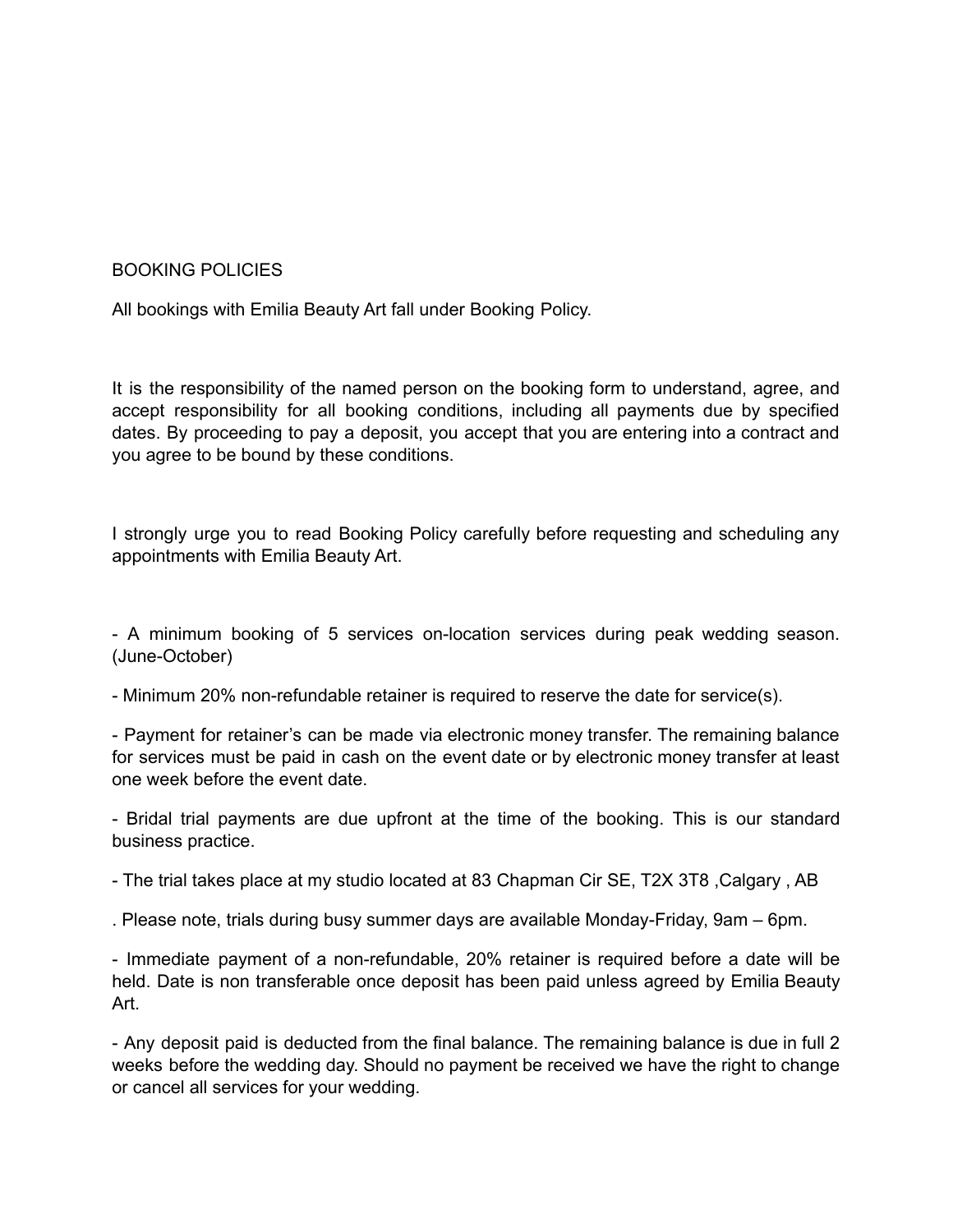- Should the client wish to re-schedule a service (ie. trial, photo shoot, makeup and or hair appointment), a \$50 re-booking fee will be applied to the next booked service.

- For services booked before 6:30 am., an early start fee of \$150 per artist applies.

- To accommodate 8+ services, an additional senior artist(s) will be added. If there are time constraints requiring an additional artist, a fee of \$85 per additional artist applies.

- All wedding day services are mobile. A travel fee of \$0.70/km applies to any location outside of Calgary (round trip) . Travel expenses are complimentary within Downtown Calgary, with a minimum booking of \$500.

- Parking fees do apply to each car.

- Holiday Fee - \$100 per artist/stylist additional charge for major holiday or long weekend bookings.

- A \$75 re-location fee is applied if the artist is requested to move locations on a wedding date. (Does not apply to return touch ups or full day service).

- The makeup artist/hair stylist is not responsible for lateness and/or absence of the booked attendees. If the makeup artist/hair stylist is required to wait for booked attendees for whatever reason outside of the reserved time the client will be required to pay \$25 for every 15 min of their lateness. This will be paid for in cash or email transfer before the Artist or client leaves. This also includes anyone in your booked party.

- In the event of an emergency and the artist is unable to perform, an equivalent artist will be sent in place. If for any reason an artist cannot be replaced the full deposit shall be returned.

- NO SHOW APPOINTMENTS -Emilia is mindful that traffic can cause delays, please if you are running late or lost phone Emilia on 403 400 4107. Once your appointment has reached 10mins past your booked time Emilia will contact you, if you can not be reached after 20mins past your booked time it will be assumed that you no longer wish to have your appointment and a 100% cancelation fee applies. Should you then wish to book any future appointments full payment will be required in advance for you to book.

- Hair Prep -Your hair MUST BE clean, product free prior to your appointment.

- Arrive make up free to any makeup appointment.

- Late clients may or may not be accepted. The acceptance of late clients will take into account how much time is left and if any other clients are booked for that day (unrelated separate bookings/bridal parties). Accepted late clients will be subject to the late fees above plus their quoted makeup amount owing.

- If I experience unforeseen delays which are out of our control refunds will not be given in the event that one or more services are forfeited as a result and no compensation will be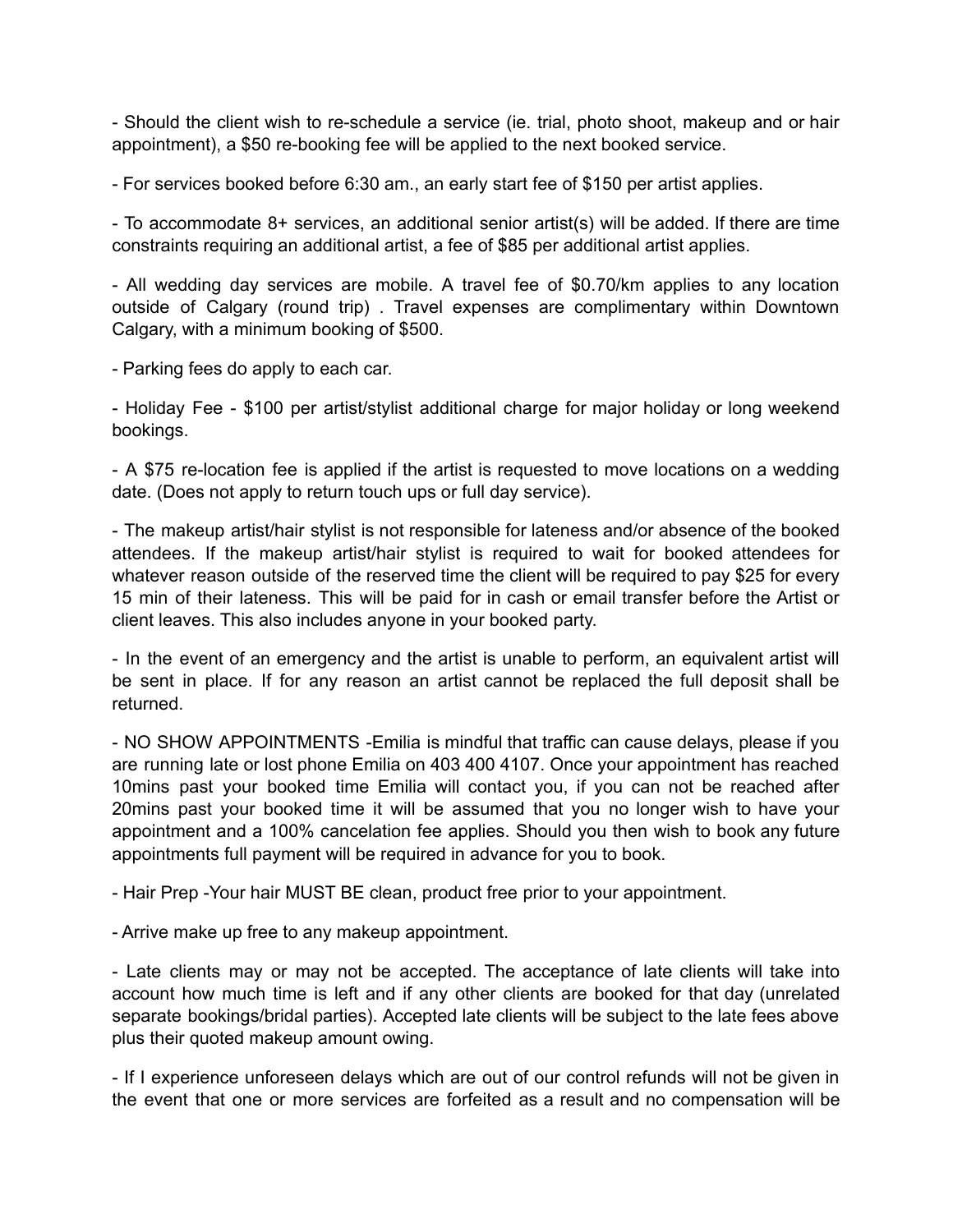offered if I overrun time. If you are aware of factors, which could delay or hinder our journey to your location, such as diversions, road/bridge closures, speed restrictions, etc. please advise me as soon as possible so I can factor this into our route.

- No refund or compensation will be offered for delays caused by other wedding vendors, guests, or members of the bridal party. A minimum of 45 minutes will be allocated for hair or makeup application per person. If you suspect any member of your bridal party may pose as a challenge in any way, they are encouraged to have a trial to avoid potential delays on the day.

- If you are under the age of 18, your parent or legal guardian will be required to make your booking and deposit payment on your behalf.

#### CLIENT OBLIGATIONS – TRIAL & WEDDING DAY

You must ensure that me or my team will be working in a suitable environment with adequate lighting, electricity points, and hand washing facilities. Please ensure every member of your party is aware of timings on the day and that they need to be, and remain, available.

You are to inform me of any allergies or reactions prior to, or after, any makeup application or hair styling. If no known allergies are stated I cannot be held liable for any reactions, injuries, losses, damage, costs, claims and actions that may occur to you or any other member of your party.

Prior to having makeup applied or hair styled please ensure you and your party are prepared, to avoid leaving the chair whilst we are working. Please ensure teeth are cleaned, you have been to the toilet and contact lenses are applied (if applicable), before sitting in the chair. Also make sure you are make-up free, (we will prep your skin.)

On any wedding day, time is of the essence. Please ensure hair is clean, completely dry, and free from product. I advise washing the night before and avoiding heavy conditioners. If any of your bridal party have wet hair they will be expected to dry it thoroughly before we start.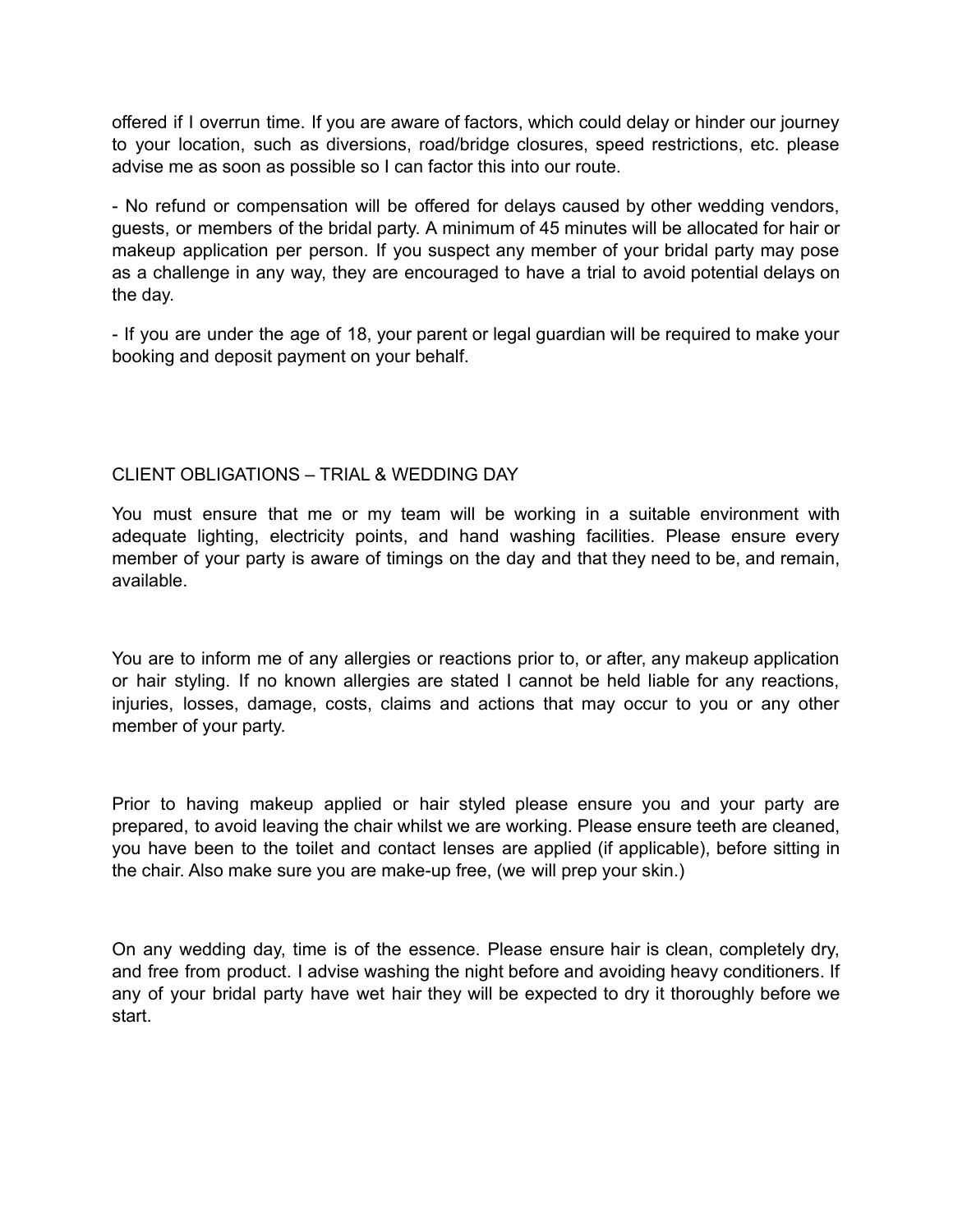Please do not eat or speak on your mobile phone during makeup application. Please do not sit children/babies on your lap whilst having your hair styled or make-up applied. For their own safety please ensure that children are kept away from our styling tools and products at all times. Styling irons are extremely hot, and hazardous, and we will not be held responsible if a child is injured as a result of the parent or carer not being present.

Although I absolutely love animals, I ask that when Emilia Beauty Art is at your getting ready location that pets be kept away from makeup and hair tools for hygiene and safety purposes.

### CANCELLATION POLICY

Please notify us immediately if services are no longer required. The retainer will be forfeited and is non-refundable. In the event the client cancels the service(s) for a wedding less than 30 days prior to the reserved date, the client is liable for the full remainder of the contracted balance. If there are any scheduling conflicts, alternate dates can be discussed. However, if a client wishes to cancel and reschedule a personal service (ie. engagement session, bridal trial, photo shoot, etc.) within 48 hrs, a \$50 re-booking fee will be added to the next booked session.

Changes to your booking by adding another person onto your original booking can only be accepted if time/resources allow. I will require prior notice and payment due at the specified time.

Adding extra people on the day, without prior warning, may jeopardize the quality of our work or delay the ceremony. You are required to give a minimum of 1 months notice should you wish to reduce numbers or services booked on your wedding day.

After such time less than 1 month until the date the full amount for services cancelled will still be payable. All payments are the responsibility of the bride.

In the unfortunate event that you have to cancel your booking completely we require a minimum of 3 months notice. After such time the full amount will still be payable by the specified date.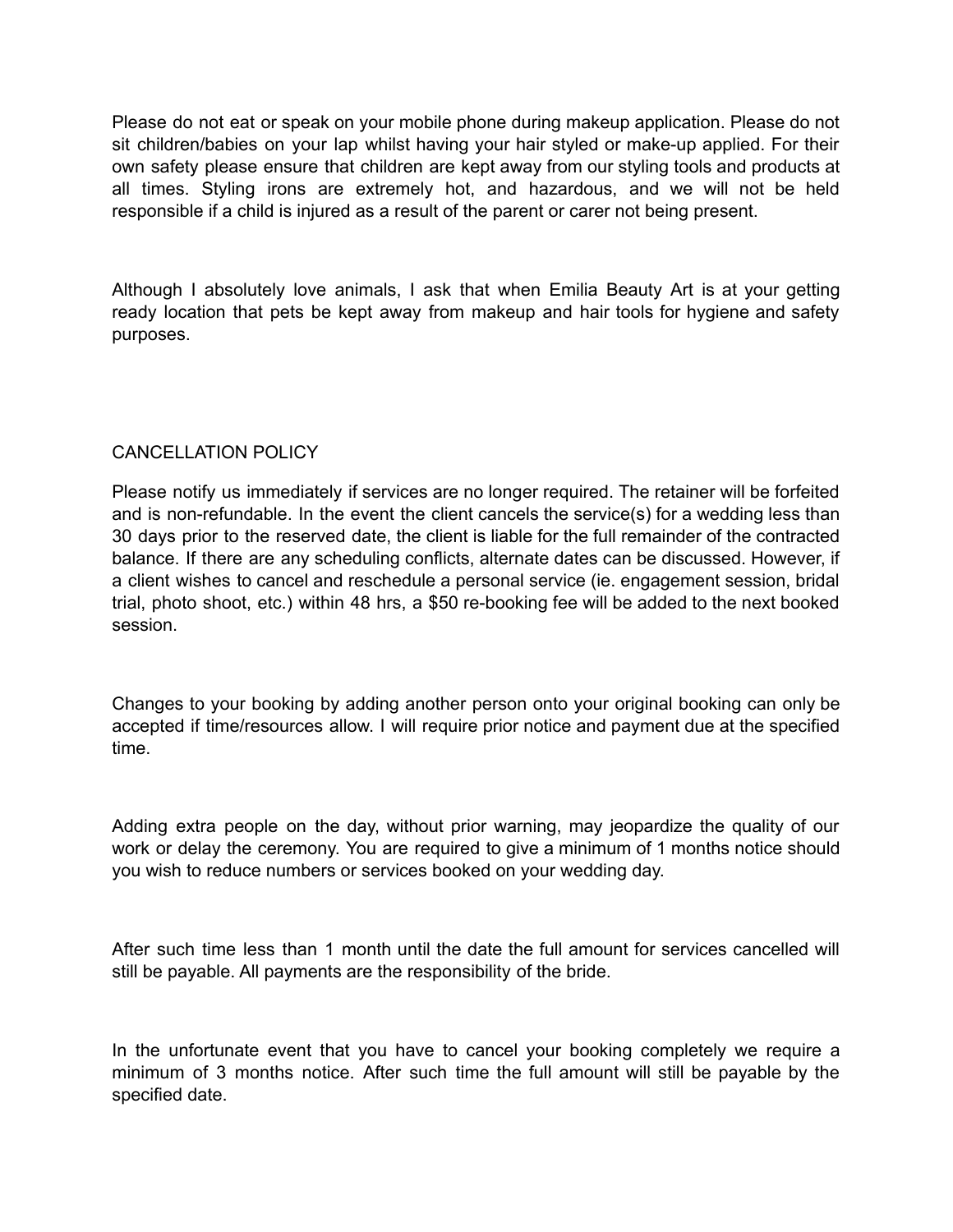Deposits are non refundable. Should no payment be received we will proceed with legal action to recover losses.

### IF WE CANCEL OR CHANGE YOUR BOOKING

In the unlikely event that I/we, as a team, cannot attend on the day of your wedding due to unforeseen and unfortunate events or circumstances, all payments will be immediately refunded.

I will work with you to find an alternative reputable stylist/artist or salon to cater for your requirements however; any such booking will remain solely the responsibility of yourself.

If one of our team is unable to attend on the day, due to illness or unforeseen circumstances, I will immediately try to find an alternative freelance stylist/artist to stand in. If this is not possible I will ask for an earlier start time to accommodate original numbers, or will refund services, which are forfeited on our part, or altogether, as a result. No further compensation will be offered.

If a member of my team is made to feel uncomfortable in anyway, or mistreated, or if anyone becomes abusive/violent or displays any offensive behavior, we have the right to cancel the contract without refund.

**Travel Cost**

\$50.00 within Calgary (per artist)

\$0.70/km outside Calgary (per artist)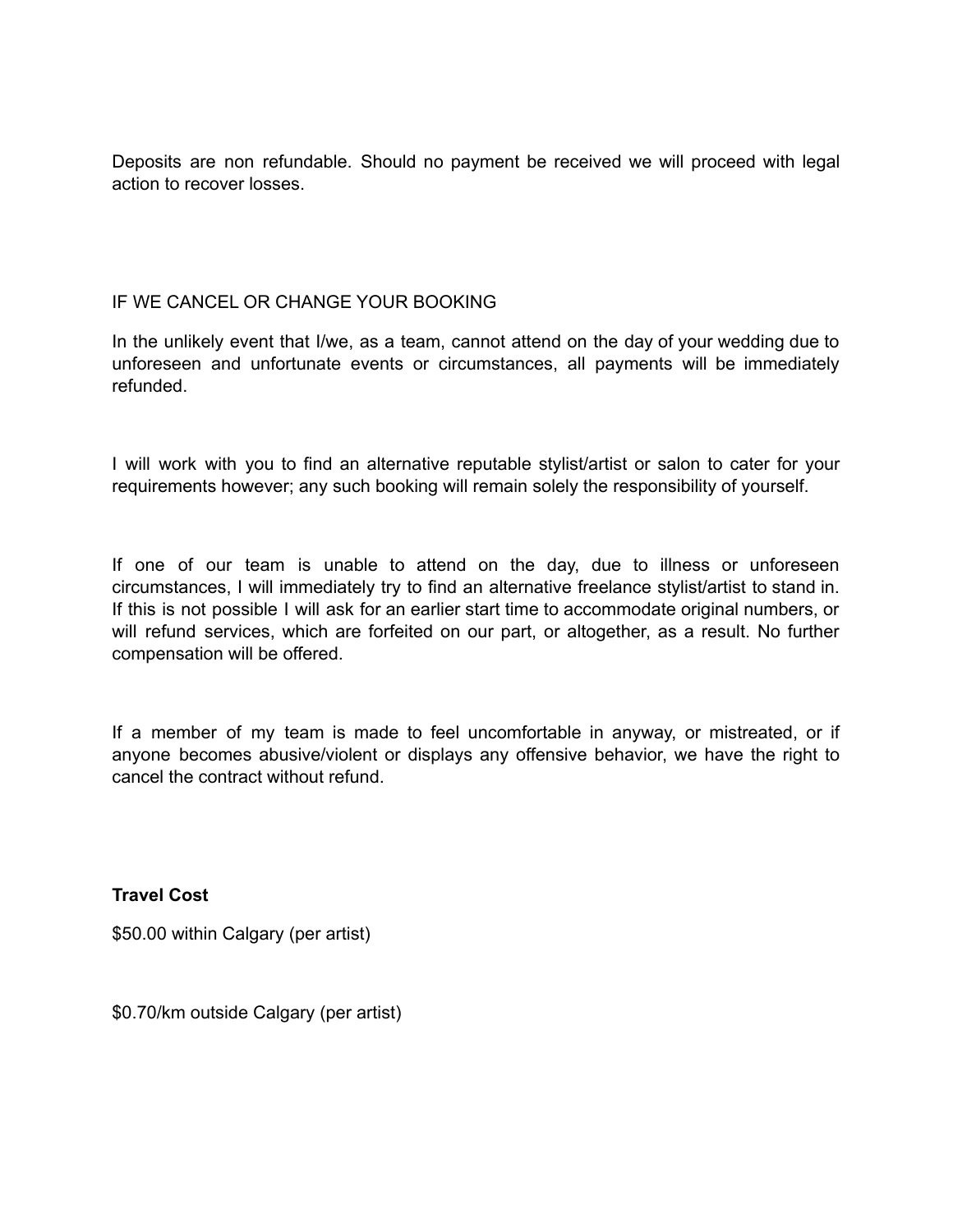Note: for weddings farther than 3 hours away or more we request 2 night accommodation in the same hotel the night before so we can arrive fresh (and on time) for your wedding the next day!

There is a \$100 per day, per artist(s) food + beverage fee, for each day that we are required to be at the destination.

This also applies to the weddings that they need early morning starts

\* Gratuity and tips are not included. If you are satisfied with your service, you are really welcome tipping me between 15-20%.

\* Thank you

## QUALITY & SATISFACTION ASSURANCE

Emilia Beauty Art is committed to providing a quality service to all of our clients and do our best to deliver your desired results.

Please take into consideration the following if you are a first-time client of Emilia:

If you choose to bring a photo to your appointment of a look you are hoping to achieve, please be aware that the desired looks may not always be achievable and will always look differently on your face. I can do the exact same makeup on two different people, using the exact same products and it will always look completely different on both clients. Please note that everyone has different eye shapes, colour, skin types, skin colours, face shapes etc, so if you wish to bring in a photo, please keep this in mind.